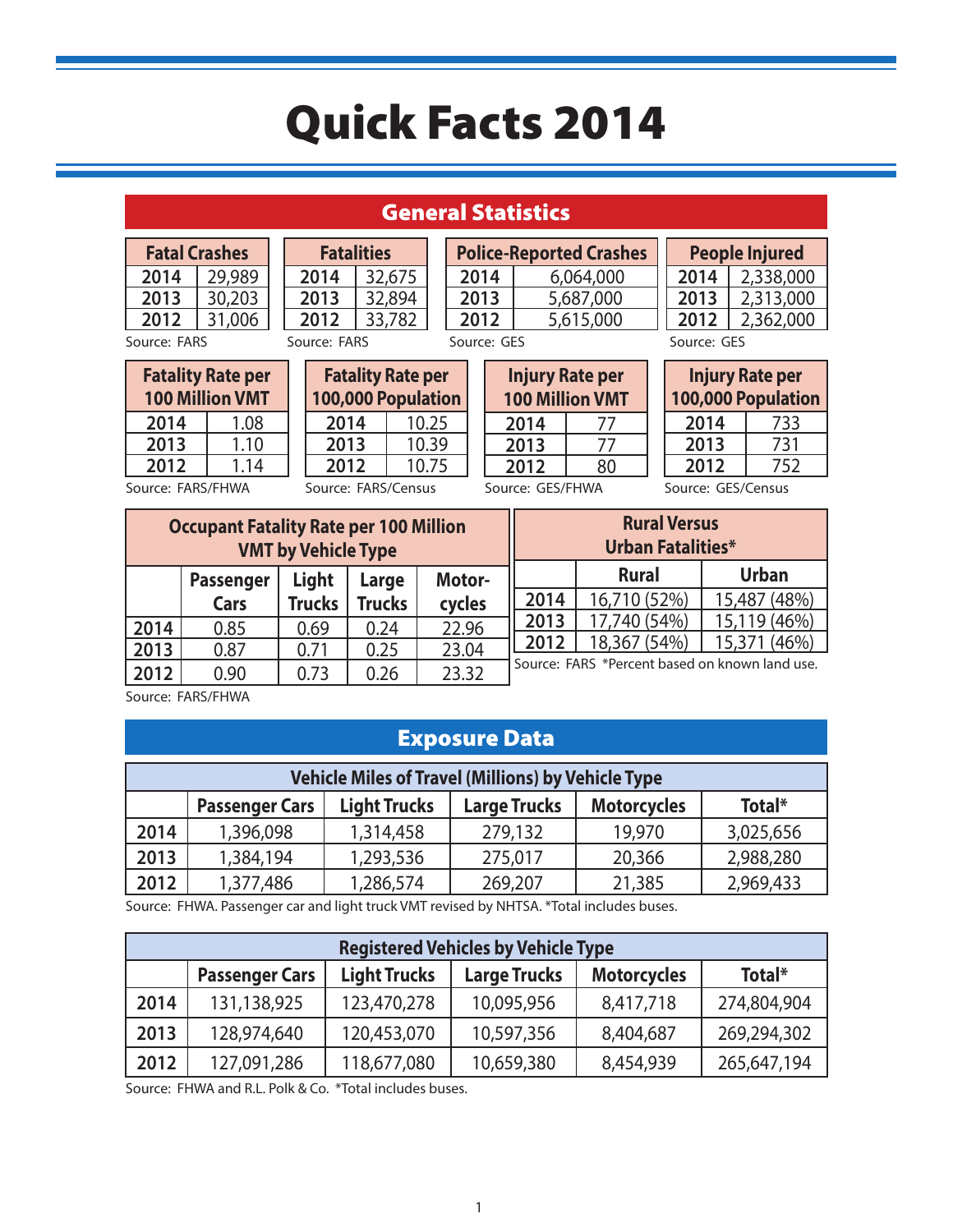### Clock Facts

| <b>Fatalities</b> |    |  |
|-------------------|----|--|
| per Day           |    |  |
| 2014              | 90 |  |
| 2013              | 90 |  |
| 2012              | 92 |  |
|                   |    |  |

| <b>Alcohol-Impaired Driving</b><br><b>Fatalities per Day</b> |    |  |
|--------------------------------------------------------------|----|--|
| 2014                                                         | 27 |  |
| 2013                                                         | 28 |  |
| 2012                                                         | 28 |  |
| Source: FARS                                                 |    |  |

| <b>Pedestrian Fatalities per</b><br><b>Day</b> |    |  |
|------------------------------------------------|----|--|
| 2014                                           | 13 |  |
| 2013                                           | 13 |  |
| 2012                                           | 13 |  |
|                                                |    |  |

Source: FARS

| <b>People Injured</b><br>per Day |       |  |
|----------------------------------|-------|--|
| 2014                             | 6,405 |  |
| 2013                             | 6,337 |  |
| 2012                             | 6,454 |  |

Source: FARS

| <b>Pedestrians Injured</b><br>per Day |     |  |  |
|---------------------------------------|-----|--|--|
| 2014                                  | 178 |  |  |
| 2013                                  | 181 |  |  |
| 2012                                  | 208 |  |  |
|                                       |     |  |  |

Source: GES

Source: GES

#### Alcohol

| <b>Alcohol-Impaired Driving</b><br><b>Fatal Crashes</b> |       |  |  |
|---------------------------------------------------------|-------|--|--|
| 2014                                                    | 9,068 |  |  |
| 2013                                                    | 9,197 |  |  |
| 2012<br>9,377                                           |       |  |  |
| $C_1, \ldots, C_n$ $\Box$                               |       |  |  |

**Alcohol-Impaired Driving Fatalities and Fatality Rate per 100 Million VMT Fatalities Fatality Rate 2014** 9,967 0.33 **2013** 10,110 0.34 **2012** 10,336 0.35

Source: FARS

Source: FARS/FHWA

|      | <b>Percent of Drivers Involved in Fatal Crashes</b><br>Who Had a BAC of .08 or Higher, by Vehicle Type |                     |                     |                    |  |  |
|------|--------------------------------------------------------------------------------------------------------|---------------------|---------------------|--------------------|--|--|
|      | <b>Passenger Cars</b>                                                                                  | <b>Light Trucks</b> | <b>Large Trucks</b> | <b>Motorcycles</b> |  |  |
| 2014 | 22%                                                                                                    | 22%                 | 2%                  | 29%                |  |  |
| 2013 | 23%                                                                                                    | 21%                 | 2%                  | 27%                |  |  |
| 2012 | 23%<br>21%<br>2%<br>28%                                                                                |                     |                     |                    |  |  |

Source: FARS

|      | Percent of Drivers Involved in Fatal Crashes Who Had a BAC of .08 or Higher, by Age |           |           |       |       |       |       |       |              |
|------|-------------------------------------------------------------------------------------|-----------|-----------|-------|-------|-------|-------|-------|--------------|
|      | $16 - 20$                                                                           | $21 - 24$ | $25 - 34$ | 35-44 | 45-54 | 55-64 | 65-74 | $75+$ | <b>Total</b> |
| 2014 | 17%                                                                                 | 30%       | 29%       | 24%   | 20%   | 16%   | 10%   | 6%    | 21%          |
| 2013 | 17%                                                                                 | 32%       | 30%       | 24%   | 20%   | 14%   | 8%    | 5%    | 21%          |
| 2012 | 18%                                                                                 | 32%       | 29%       | 24%   | 21%   | 13%   | 8%    | 5%    | 21%          |

Source: FARS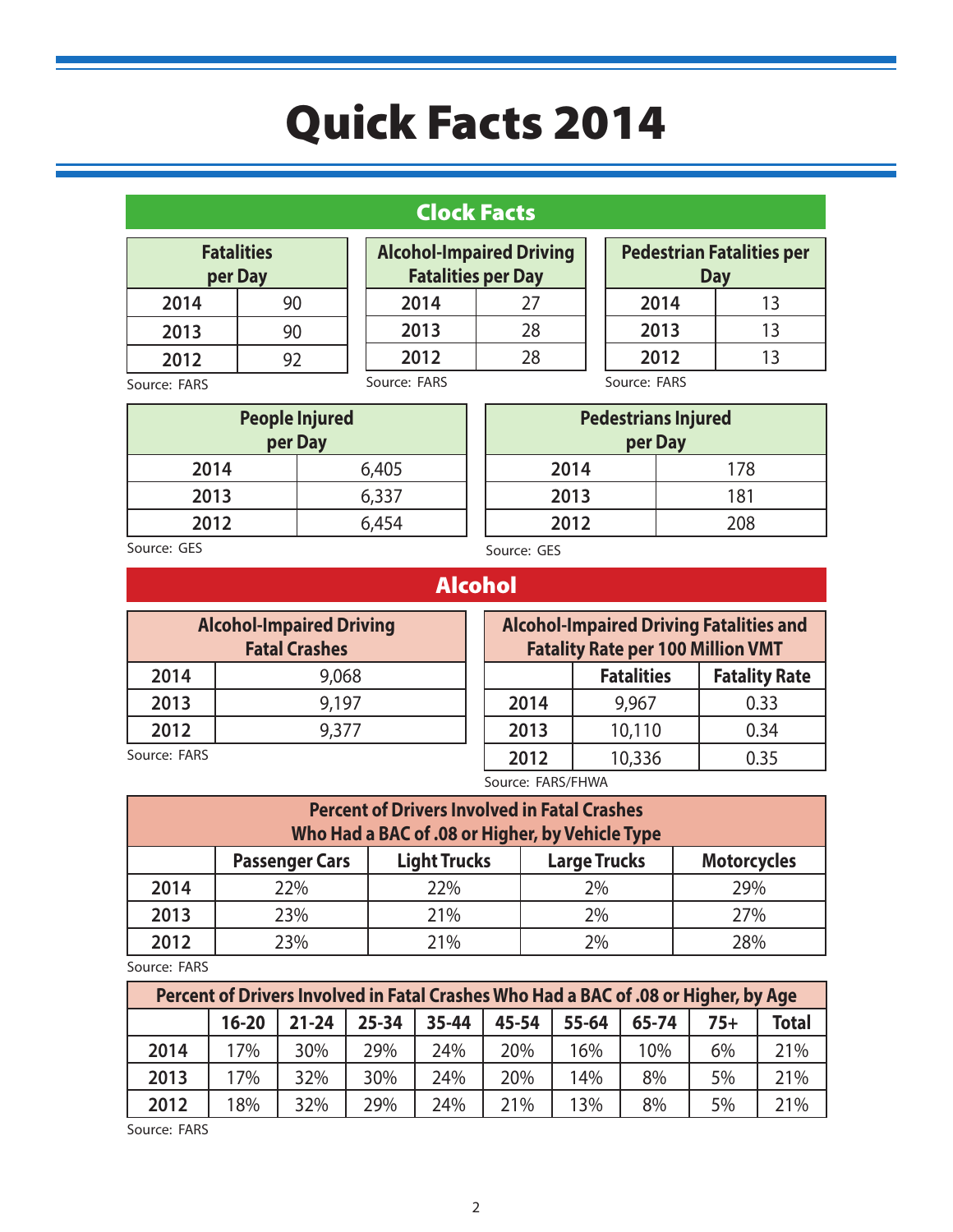### Occupant Protection

| <b>Nationwide Seat Belt</b><br><b>Use Rate</b> |     |  |  |
|------------------------------------------------|-----|--|--|
| 2014                                           | 87% |  |  |
| 2013<br>87%                                    |     |  |  |
| 2012                                           | 86% |  |  |

| <b>Child Restraint Use by Age</b> |                                                |     |     |     |  |
|-----------------------------------|------------------------------------------------|-----|-----|-----|--|
|                                   | 4-7 Years   8-12 Years<br><1 Year<br>1-3 Years |     |     |     |  |
| 2014                              |                                                |     |     |     |  |
| 2013                              | 98%                                            | 95% | 91% | 89% |  |
| 2012                              |                                                |     |     |     |  |

Source: NOPUS Crash\*Stat DOT HS 812 149

Source: NSUBS

| Passenger Vehicle Occupant Fatalities Who Were Unrestrained*, by Age Group |          |          |           |                                                               |       |                                                  |
|----------------------------------------------------------------------------|----------|----------|-----------|---------------------------------------------------------------|-------|--------------------------------------------------|
|                                                                            |          |          |           | <4 Years   4-7 Years   8-12 Years   13-15 Years   16-20 Years | $21+$ | <b>Total</b>                                     |
| $2014$ 36 (22%)                                                            | 64(32%)  | 91(47%)  |           | 125 (59%)   1,141 (53%)   7,920 (48%)                         |       | 9,385 (49%)                                      |
| 2013   52(26%)                                                             | 76 (41%) | 95 (45%) | 134 (61%) | 1,180(55%) 8,080(49%)                                         |       | 9,622 (49%)                                      |
| 2012 72(31%)                                                               | 69 (38%) | 79 (45%) | 140 (59%) |                                                               |       | $\vert$ 1,431 (60%)   8,569 (51%)   10,370 (52%) |

Source: FARS \*Where restraint use was known.

### Children

|      | <b>Children (&lt;5 Years Old) Fatalities by Person Type</b> |                        |                                              |                     |  |
|------|-------------------------------------------------------------|------------------------|----------------------------------------------|---------------------|--|
|      | <b>Total</b>                                                | <b>Total Occupants</b> | <b>Passenger Vehicle</b><br><b>Occupants</b> | <b>Nonoccupants</b> |  |
| 2014 | 340                                                         | 248                    | 240                                          |                     |  |
| 2013 | 393                                                         | 285                    | 275                                          | 108                 |  |
| 2012 | 406                                                         | 308                    | 299                                          |                     |  |

Source: FARS

|      | <b>Children (&lt;5 Years Old) Injured by Person Type</b> |                        |                                              |                     |  |
|------|----------------------------------------------------------|------------------------|----------------------------------------------|---------------------|--|
|      | <b>Total</b>                                             | <b>Total Occupants</b> | <b>Passenger Vehicle</b><br><b>Occupants</b> | <b>Nonoccupants</b> |  |
| 2014 | 47,000                                                   | 45,000                 | 45,000                                       | 2,000               |  |
| 2013 | 47,000                                                   | 45,000                 | 45,000                                       | 2,000               |  |
| 2012 | 41,000                                                   | 39,000                 | 39,000                                       | 2,000               |  |

Source: GES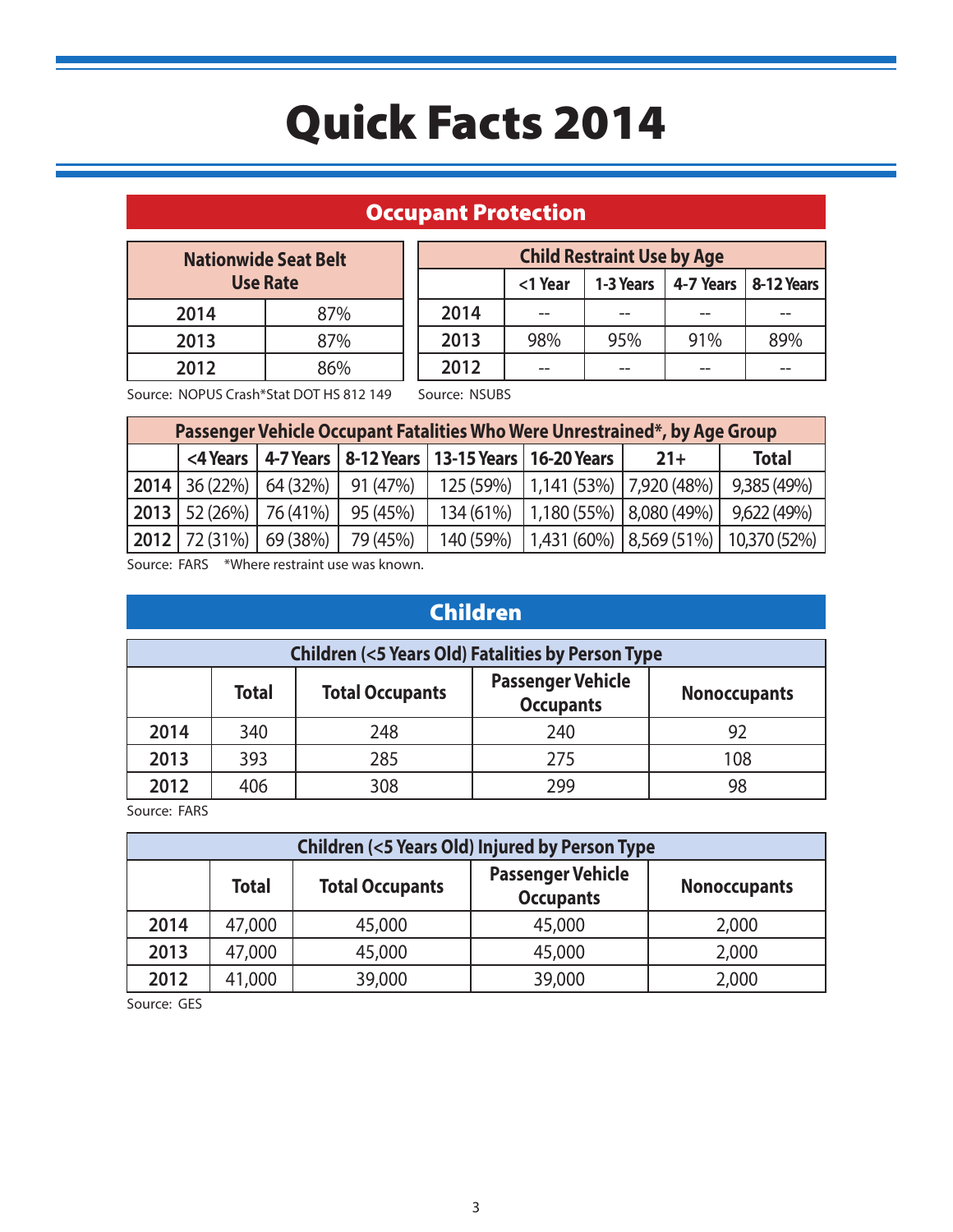#### School Bus

| <b>Total School Bus</b><br><b>Occupant Fatalities*</b>       |    |  |  |
|--------------------------------------------------------------|----|--|--|
| <b>Special-Use</b><br><b>School Bus</b><br><b>School Bus</b> |    |  |  |
| 2014                                                         | 10 |  |  |
| 2013                                                         |    |  |  |
| 2012                                                         | 12 |  |  |

| <b>School Bus Occupant (Age 18 and</b><br><b>Younger) Fatalities*</b> |                   |                                         |  |
|-----------------------------------------------------------------------|-------------------|-----------------------------------------|--|
|                                                                       | <b>School Bus</b> | <b>Special-Use</b><br><b>School Bus</b> |  |
| 2014                                                                  |                   |                                         |  |
| 2013                                                                  |                   |                                         |  |
| 2012                                                                  |                   |                                         |  |

Source: FARS \*In school-bus-related crashes.

Source: FARS \*In school-bus-related crashes.

|      | Pedestrian Fatalities (Age 18 and Younger) Struck by School Bus* |  |  |  |
|------|------------------------------------------------------------------|--|--|--|
|      | <b>Special-Use School Bus</b><br><b>School Bus</b>               |  |  |  |
| 2014 |                                                                  |  |  |  |
| 2013 |                                                                  |  |  |  |
| 2012 |                                                                  |  |  |  |

Source: FARS \*In school-bus-related crashes.

### Motorcycles

| Motorcyclist<br><b>Fatalities</b> |       |  |
|-----------------------------------|-------|--|
| 2014                              | 4,586 |  |
| 2013                              | 4,692 |  |
| 2012                              | 4.986 |  |

| <b>Motorcyclist Fatalities Unhelmeted*</b> |             |  |
|--------------------------------------------|-------------|--|
| 2014                                       | 1,716 (39%) |  |
| 2013                                       | 1,861 (41%) |  |
| 2012                                       | 2,039 (42%) |  |

| <b>Motorcyclists</b><br><b>Injured</b> |        |  |
|----------------------------------------|--------|--|
| 2014                                   | 92,000 |  |
| 2013                                   | 88,000 |  |
| 93,000<br>2012                         |        |  |
| Source: GES                            |        |  |

Source: FARS

Source: FARS

\*Percent where helmet use was known.

### Speeding

| <b>Speeding-Related Fatalities</b> |              |  |
|------------------------------------|--------------|--|
| 2014                               | 9,262 (28%)  |  |
| 2013                               | 9,696 (29%)  |  |
| 2012                               | 10,329 (31%) |  |

Source: FARS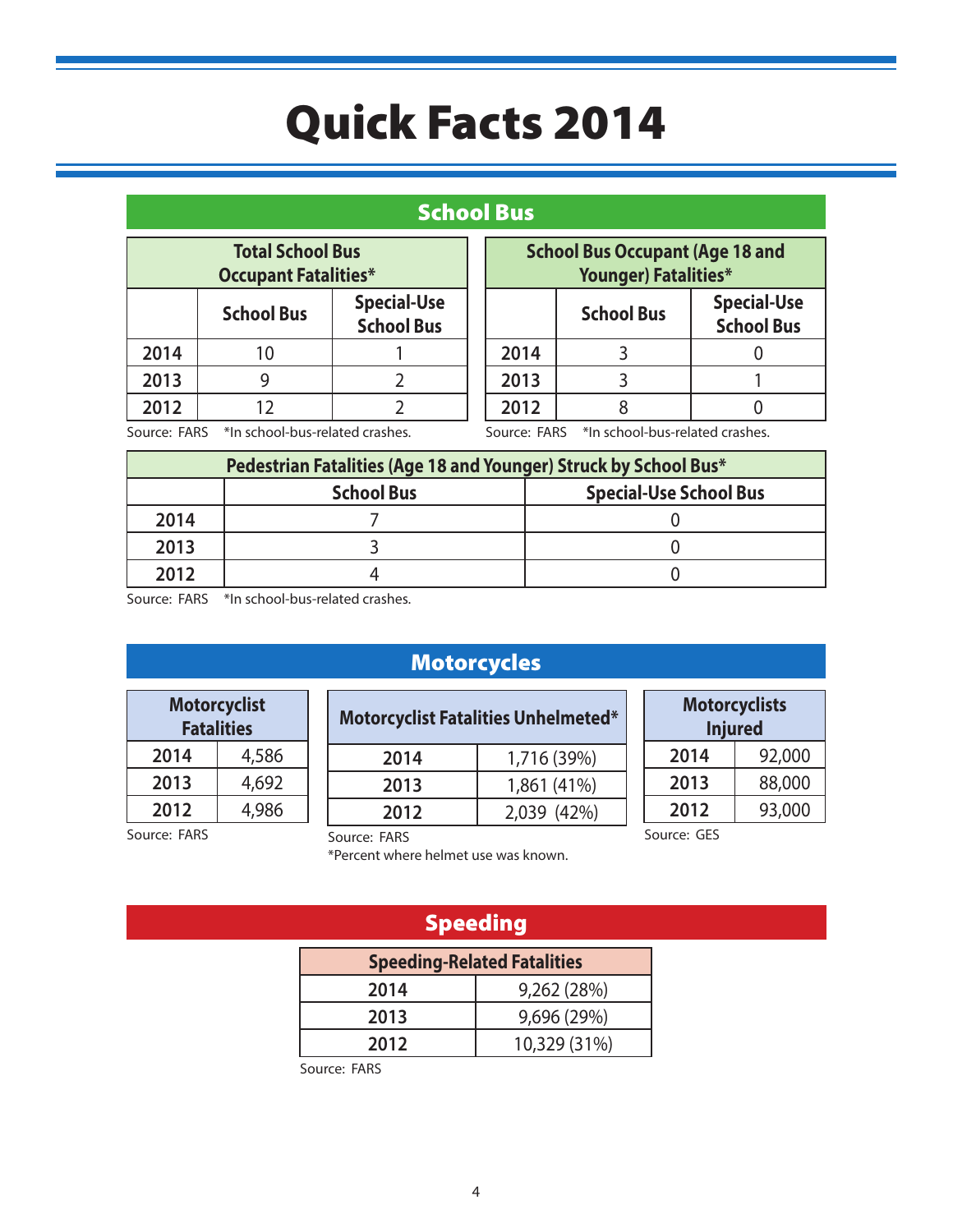### Large Trucks

| <b>Fatalities in Crashes Involving</b><br><b>Large Trucks</b> |       |                                 | <b>People Injured in Crashes Involving</b><br><b>Large Trucks</b> |
|---------------------------------------------------------------|-------|---------------------------------|-------------------------------------------------------------------|
| 2014                                                          | 3,903 | 2014                            | 111,000                                                           |
| 2013                                                          | 3,981 | 2013                            | 95,000                                                            |
| 2012                                                          | 3,944 | 2012                            | 104,000                                                           |
| $C_{\text{a}11222}$ , $FADC$                                  |       | $C_{\text{out}}$ $C_{\text{F}}$ |                                                                   |

Source: FARS

Source: GES

| Percent of Fatalities in Crashes Involving Large Trucks by Person Type |                                                                                     |     |     |
|------------------------------------------------------------------------|-------------------------------------------------------------------------------------|-----|-----|
|                                                                        | <b>Occupants of Other Vehicles</b><br><b>Truck Occupants</b><br><b>Nonoccupants</b> |     |     |
| 2014                                                                   | 17%                                                                                 | 73% | 10% |
| 2013                                                                   | 17%                                                                                 | 71% | 11% |
| 2012                                                                   | 18%                                                                                 | 72% | 10% |

Source: FARS

| <b>Pedestrian</b><br><b>Fatalities</b> |       |  |
|----------------------------------------|-------|--|
| 2014                                   | 4,884 |  |
| 2013                                   | 4,779 |  |
| 2012                                   | 4,818 |  |

Pedestrians

| <b>Fatally Injured Pedestrians* Who</b><br>Had a BAC of .01 or Higher |             |  |
|-----------------------------------------------------------------------|-------------|--|
| 2014                                                                  | 1,807 (39%) |  |
| 2013                                                                  | 1,784 (39%) |  |
| 2012                                                                  | 1,853 (41%) |  |

Source: FARS

Source: FARS \*Age 14 and older.

Source: GES

**Pedalcyclists Injured 2014** 50,000 **2013** 48,000

**Pedestrians Injured 2014** 65,000 **2013** 66,000 **2012** 76,000

|  | <b>Pedalcyclist</b> |  |  |
|--|---------------------|--|--|
|--|---------------------|--|--|

| <b>Pedalcyclist Fatalities</b> |     |  |
|--------------------------------|-----|--|
| 2014                           | 726 |  |
| 2013                           | 749 |  |
| 2012                           | 734 |  |

#### Source: GES

**2012** 49,000

Source: FARS

5